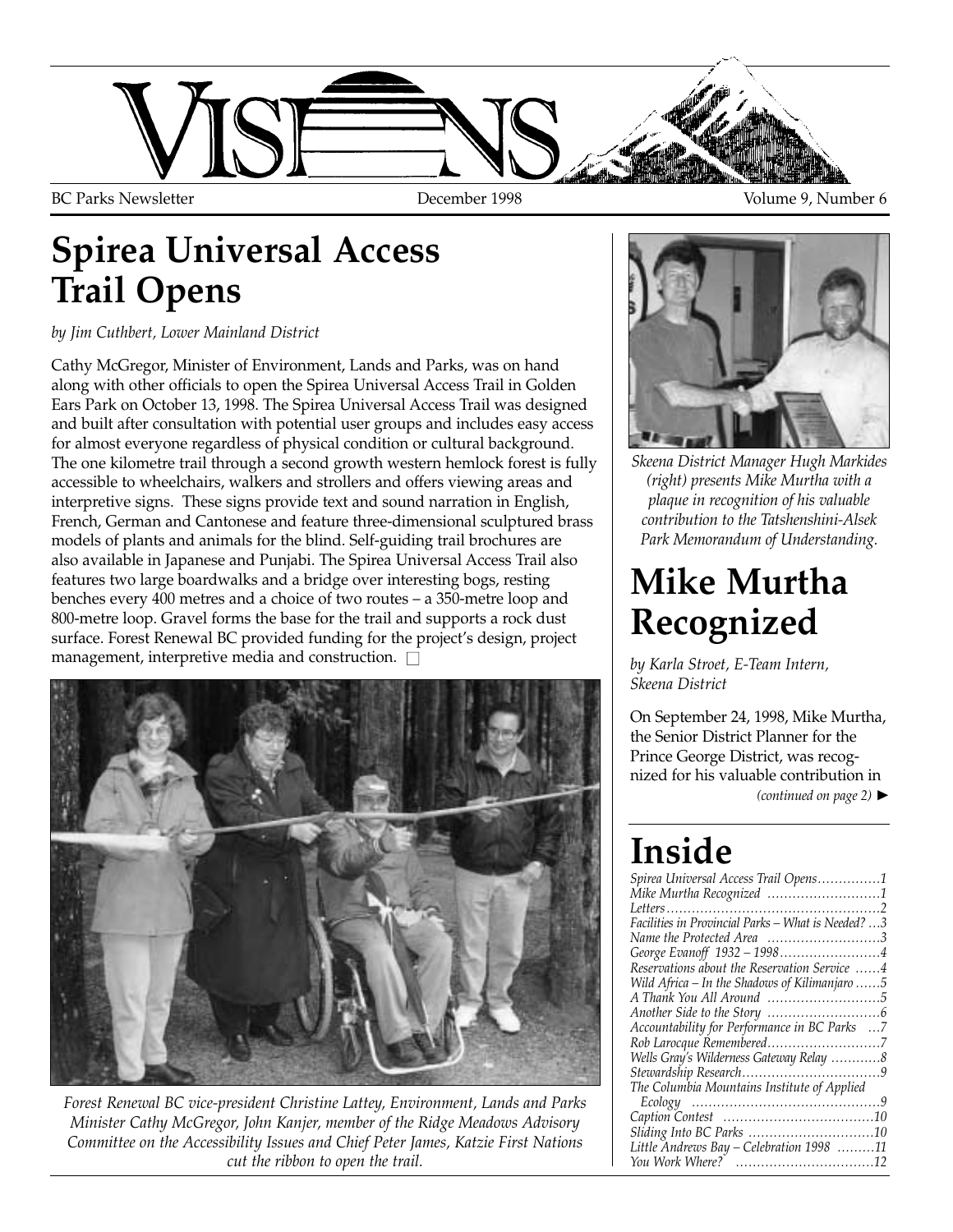

VISIONS is produced six times per year by BC Parks, Ministry of Environment, Lands and Parks to maintain commitment to quality service and stewardship and to encourage innovation by everyone directly involved or interested in BC Parks.

VISIONS Newsletter is posted on BC Parks' web site : www.elp.gov.bc. ca/bcparks/whatsnew/what.htm. As VISIONS is now available on the internet, please let us know if you would like to be removed from our mailing list.

To contact us regarding changes to the VISIONS mailing list or to receive a free subscription:

- call (250) 952-6709
- send an email note to ParkInfo@prkvctoria.elp.gov.bc.ca
- write to: VISIONS, BC Parks, PO Box 9398, Stn. Prov. Govt. Victoria, BC V8W 9M9 Canada

Articles from readers are welcome. Deadline for material in the next issue is January 1, 1999.

> **Editor** *Nancy Chave*

### **Contributors**

*Roger Beardmore Shelley Blackstock Carol Burbee Jim Cuthbert Kirsten French Marlene Graham Joanna Kafarowski Cheryl Livingstone-Leman Alice MacGillivray Dave Montgomery Roger Norrish Don Roberts Gail Ross Donna Selbee Karla Stroet Kirby Villeneuve*

### **Minister**

*Cathy McGregor* **Deputy Minster** *Cassie Doyle* **Assistant Deputy Minister** *Denis O'Gorman*



*I am enclosing a few pictures I thought were interesting. One is a grave of a mouse left on a camp pad in the park. This is still there. People are quite amused by it. Some Brownies camping in the park decorated the one of the toilet. They were from Kitimat. This was from Kleanza Provincial Park in the Skeena District. I have been the operator here for eleven years and find many times we meet some interesting people who are very impressed with the quality of BC Parks. Most comments I get are that they seek out the provincial parks because of the quality of service and the beauty of them. I am*

*enclosing a picture of one feature of the park that proves this.*

*Carol and Jim Glen Terrace, BC*

(Editors note: Unfortunately space prevented us from including all of the photos Carol and Jim sent us.)



*("Mike Murtha…" continued from page 1)* assisting with the development and implementation of the Tatshenshini-Alsek Park Memorandum of Understanding. He was presented with a plaque signed by the Minister of Environment, Lands and Parks, Cathy McGregor at this ceremony.

According to Ric Careless, Chair, BC Environmental Network Parks and Wilderness Caucus, 'Mike Murtha was the first person to recognize the preservation significance of the Tatshenshini. Because he alerted people such as Johnny Mikes (Canadian River Expeditions) and myself as to what was at risk, it's very much to his credit that the Tatshenshini is now a World Heritage Site, and the core of the largest complex of protected areas on the planet'.

At this ceremony, a letter was also delivered to Mike from the Tatshenshini-Alsek Management Board, consisting of Champagne Aishihik First Nations people and BC Parks representatives. The letter stated that Mike has played a vital role in the initiation and growth of the Tatshenshini-Alsek Park Management Board since its inception. His active

participation, dedication, and insight have enabled the Board to come to resolution in many important issues. His energy and talents in building consensus, seeking resolutions to many difficult issues and his unrelenting commitment to protected areas has been invaluable to the effective operation of the Board. As a result, the Board is now well positioned to meet the challenges before it including developing the management plan for this park.

Tatshenshini-Alsek Park is truly one of the most amazing protected areas in North America. The Board, Champagne and Aishihik First Nations people, and the Government of British Columbia greatly appreciate the immeasurable contribution Mike has made in the development of this Park.

With Mike's new responsibilities in the Prince George District, his term as a board member has passed on to Peter Levy, Skeena District Senior Planner.

BC Parks is proud to see one of our team members recognized for their significant contribution to this world class protected area system.  $\square$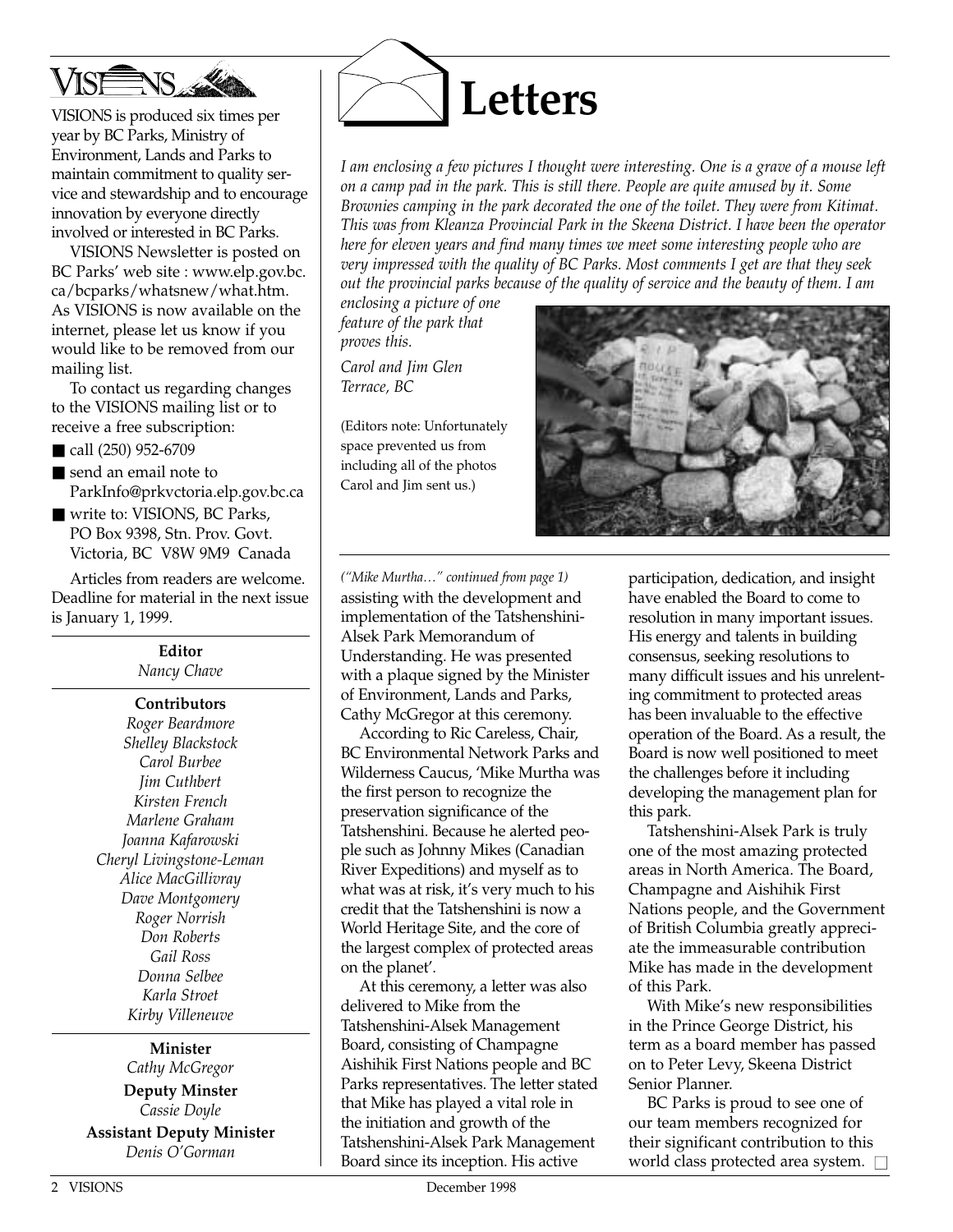### **Facilities in Provincial Parks – What is Needed?**

*by Alice MacGillivray, Victoria*

There are many ways of looking at the question of what is needed and the potential effects of demographic trends. With few resources for new research, it is worth looking at what we already know.

One good source of information is the BC Parks visitor survey program, which has shed light on facility preferences in two ways:

First, visitors rank how important current facilities and services are to them and from these rankings, we can make informed inferences about visitors' preferences. Clean washrooms and a sense of security are consistently high-priority items compared, for example, with upkeep of roads. We hope to probe the security question more fully in future; visitors may think of trail design to minimize bear encounters, lighting to minimize vandalism, signs or other orientation media, or telephones for emergency use in campgrounds.

Second, over 15,000 visitors expressed preferences for future facilities and services over a three year period ending in 1995. Visitors were particularly interested in three types of facilities: trails for short walks, self-guided nature trails and visitor centres. In some cases there were significant differences in preference amongst different groups of respondents. For example, day users were more supportive of playgrounds than were campers or residents contacted through the householder survey.

A second existing source of information is the recreation trend report prepared for the Protected Areas Strategy by Ken Balmer of ReThink Group. This report includes many references to facility development and management, always in the context of particular trends and challenges. One example is the predicted growth of linear corridors – typically across jurisdictional

boundaries – and the associated need for facilities such as trails and campsites for kayakers. A second example is the rapid growth of nature appreciation. Facilities that often complement this trend include short trails with viewpoints, viewing towers or blinds and visitor centres.

A third source of ideas is research work by other agencies. For example, Statistics Canada is predicting a number of travel trends associated with aging baby-boomers. Mature 21st century travellers will have "more education credentials than previous generations," will boost the demand for short trails and golf courses, and will probably do less downhill skiing and cycling. Many will be interested in cultural heritage – which may complement the increased popularity of ethnotourism. Family camping may decrease while camping by retired couples and groups may increase. And, of course, as people age they are more likely to acquire disabilities. This is a significant consideration for the design of trails, building access and educational media.

These and many other sources of information form the backdrop for annual park planning and infrastructure planning initiatives taking place this year in BC Parks' districts.  $\square$ 



*Spirea Universal Access Trail provides an example of a recently constructed park facility aimed at serving many users.*





*Alpine meadows, picturesque lakes and spectacular rock forms make this protected area special.*

Ladyslipper, Glacier and Pyramid Lakes beckon the park visitor. In summer, alpine flowers colour the emerald meadows with splashes of yellow and blue high above the Ashnola River Valley. Located 25 kilometres south of Hedley, this provincial park, established in 1968, has long been a destination for avid wilderness hikers. Wind, rain and ice have sculptured the exposed rock into fantastic forms in the park's core area. Over the years, people have dubbed the rock forms with striking names like "Smokey the Bear", "Stone City" and "the Devil's Woodpile". In 1976, this park was expanded bringing its area to 33,272 hectares. What is the name of this protected area? And can you explain what the geographical term "tor" means?  $(Answer on page 9)$ .  $\Box$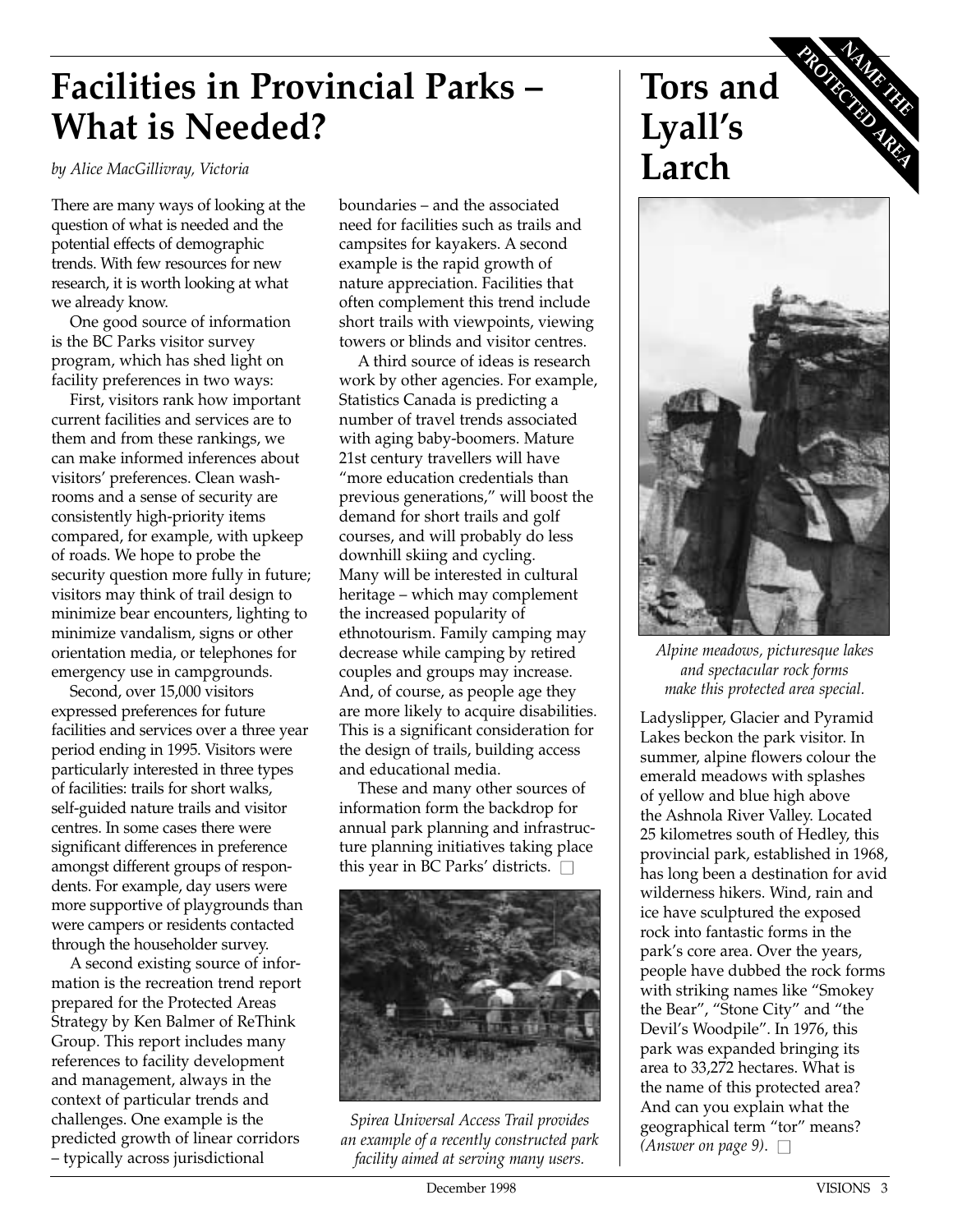

*George Evanoff took this photo of the Kakwa Recreation Area.*

### **George Evanoff 1932 – 1998**

*by Gail Ross, Prince George District*

BC Parks has lost a true friend and advocate. On October 24, while on a backcountry hike, George Evanoff accidentally came upon a grizzly on a moose kill and was fatally attacked. A decision was made not to kill the grizzly – which would have been in keeping with George's wishes.

George had been involved with Kakwa Recreation Area since the early 1980s. In 1982 he participated in the first Caledonia Rambler Hiking Club trip to the area and later led four other Caledonia Rambler trips and last summer's highly successful Alpine Club of Canada Camp. George generously shared his photos of Kakwa with BC Parks – including his photo of Mt. Ida which graced the cover of the Northern BC Parks brochure.

In 1992 George, his son Craig, and Bonnie Hooge completed the first winter ascent of Mt. Sir Alexander. Five years later, he completed the first accent of a new route on Mt. Ida. George was an avid outdoorsman and was an expert in avalanches, backcountry skiing and a host of other wilderness-related activities. He also ran a backcountry skiing operation in the McGregor Mountains.

George was not only committed to enjoying the wilderness, but also in planning for it. After participating in the Herrick Land and Resource Use Planning table for three years, George then directed his energies to the Prince George Land Resource Management Planning table. During the five years of meetings, George would always speak on behalf of Kakwa Recreation Area whenever the need arose. His quiet, yet powerful manner made him a very effective defender of Kakwa. George's friendship, knowledge and support of parks and protected areas will be deeply missed.  $\square$ 

### **Reservations about the Reservation Service**

*by Shelley Blackstock, Gabriola/Sunshine Coast District*

Another busy summer has gone by and some members of the public are still undecided about the reservation system.

Here at the Gabriola/Sunshine Coast District the majority of the calls are received from people who think they can make a reservation through me. I then give them yet another phone number they have to call. (It is toll-free after all!) Once I explain the system to them they seem more comfortable with it. Most people like the idea of being able to book in advance for their favorite campsites.

The people who dislike the system are the ones who have tried calling on an extremely busy day and the phone line is always busy and the circuits keep bumping them out. Frustrating I'm sure. But, once they get through most of their questions would be answered if they would take the time to listen to the entire message on the reservation system. Instead, they don't get a living body so they hang up and call our office and say that the system isn't working.

"Bring back the spontaneity of camping", "Bring back the old way" the critics cry. You know, when everybody circled around the campsite in their cars like sharks and when people would put lawnchairs on two sites and then keep them until their friends came. (That sounds like reserving to me!)

Each year the number of people familiar with the system is growing. The families who enjoy a hassle-free vacation in the parks makes for a lot of happy campers.

Hopefully next year will bring more campers who like to plan ahead and get their reservations early.  $\square$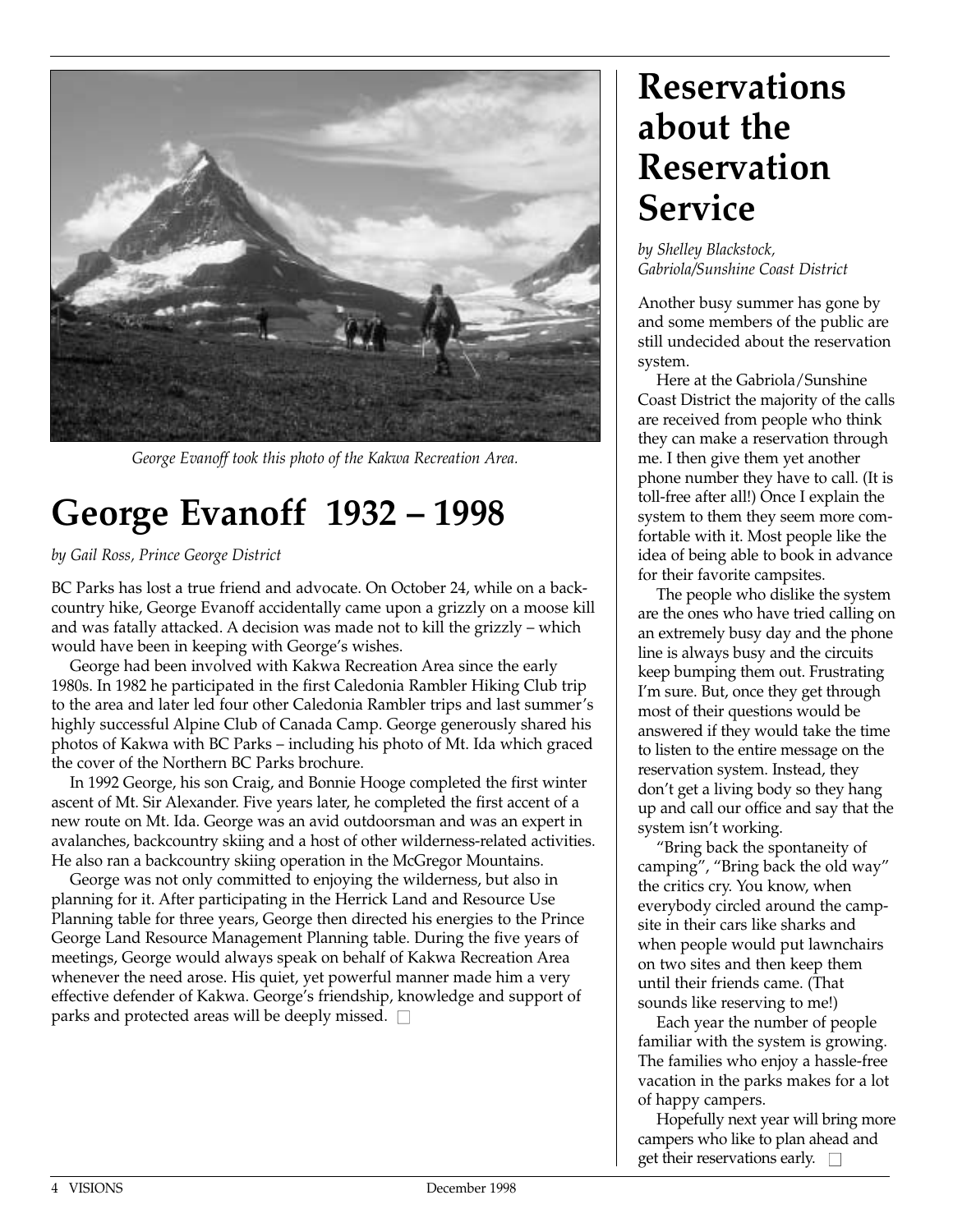### **Wild Africa – In the Shadow of Kilimanjaro**

*by Cheryl Livingstone-Leman, Prince George District*

Elephants, giraffe, hyenas and even lions are part of everyday life when camping in remote parts of Tanzania. Last December my husband Dave and I travelled to East Africa to work as volunteers on a waterbird survey with the Wildlife Conservation Society of Tanzania. With almost a year of planning behind us, our house rented, and leaves-without-pay granted by both our employers we headed off for a four-month adventure!

Tanzania is a country roughly the same size as British Columbia. There are, however, several differences. Tanzania is one of the poorest countries in the world with a population about the same size as Canada's. They have over 25% of their country in some form of Protected Area status. They have over 1100 species of birds (BC has roughly 450), and the greatest concentrations of large mammals left on the planet. Pretty impressive for a poor country!

Most or our time was spent travelling in Land Rovers identifying and counting waterbirds in order to locate key sites for wetland conservation. We were joined by 12 other volunteers from around the world. Our most significant finding was identifying 60,000 Abdim's storks in a remote area of northern Tanzania. This area is now being nominated as a protected area.

Needless to say there were many other adventures along the way: waking up at night to the sound of lions and hyenas not far from our tent and then finding their footprints through our camp in the morning, or having our Land Rover nearly fall into a 10-foot deep hole in the road caused by a washout, or standing on top of Mt. Kilimanjaro in a snow storm.

Dave and I also had an opportunity to share with the Africans some of our expertise from home. In a remote village on the shoulder of Mt. Kilimanjaro we conducted a school program about parks and conservation issues here in British Columbia. We also travelled to Zimbabwe where we did a slide show about BC Parks for Zimbabwe National Parks staff.

The time spent in Africa was truly amazing and I learned a great deal that I can apply to my work here with BC Parks.

Thanks to all those in BC Parks who helped to make it happen.  $\square$ 



*Cheryl shares pictures of BC wildlife with Tanzanian school children.*



*Joan Ritchie, Volunteer Host Coordinator with Jerry the Moose and his best buddy, Jay.*

### **A Thank You All Around!**

*by Marlene Graham, Volunteer Host Coordinator, Lower Mainland District*

A volunteer recognition barbecue was held one evening in beautiful, historic Kilby Provincial Park. Jerry the Moose and his best buddy, Jay, made a surprise appearance, just in time to help Jim Cuthbert, Extension Officer, Rick Jessome, Area Supervisor and Steve Heggie, Acting Area Supervisor, present the Park Hosts, Volunteer Host Coordinators and a Park Steward, Certificates of Appreciation.

The Volunteer Host Coordinators Joan Ritchie and Marlene Graham presented a carved wooden plaque to Jim and Rick and their staff in recognition of all their efforts in making the volunteer program the success that it is.  $\square$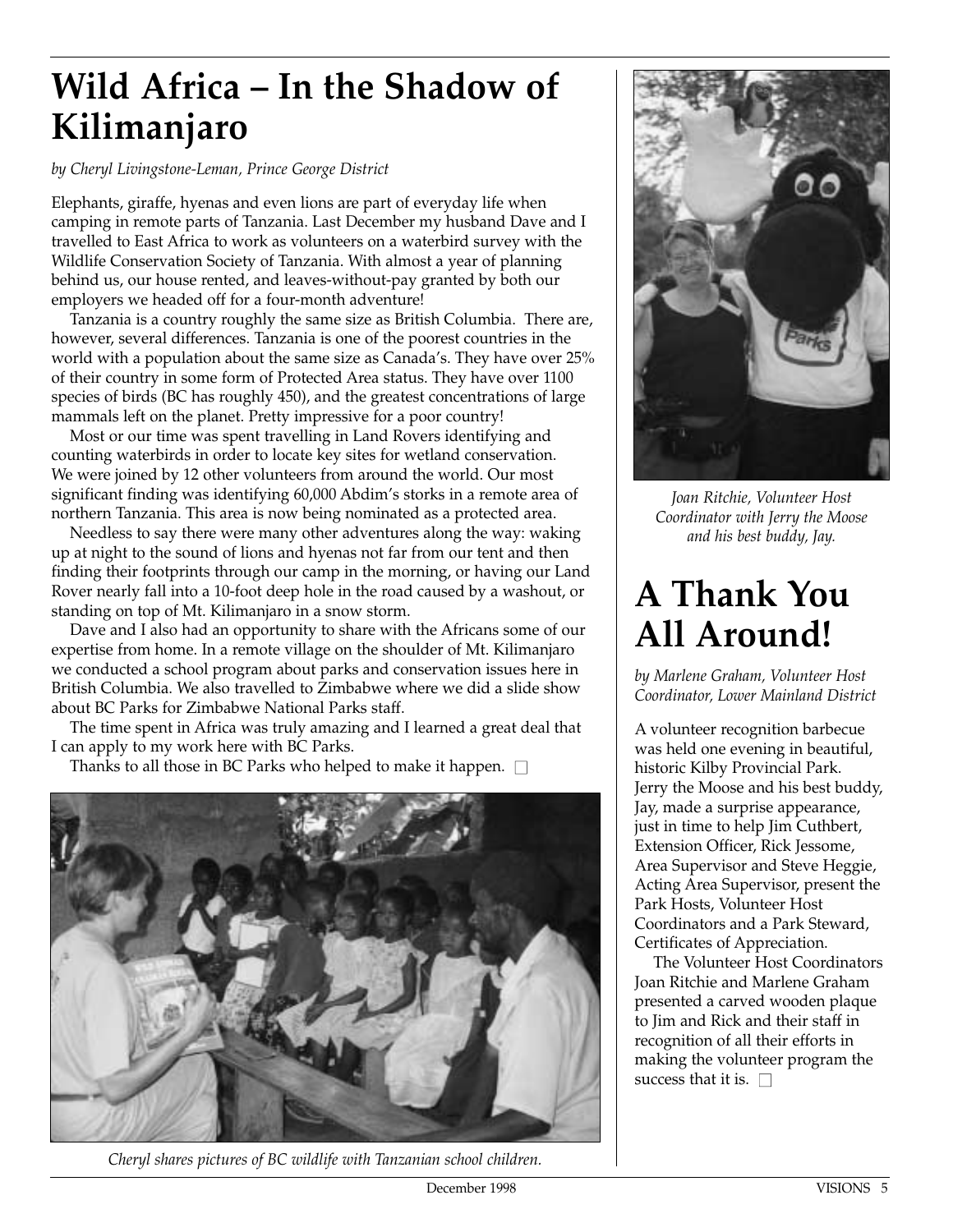### **Another Side to the Story**

*by Don Roberts, Peace-Liard District*

How often do we see our own users respond to a complaint about one of our Park Facility Operators, particularly when it is sent as a letter to the editor in the local newspaper.

The following is a rare example but one this district took note of, written in the *Alaska Highway News* on August 17 and September 2, 1998. Interesting how our Park Regulations are clear to many and only a few want to find fault with.  $\Box$ 

## **Park attendants were rude: camper**

Recently, our family and friends went camping at the Charlie Lake Provincial Park.

We had a great time until Sunday afternoon (Aug. 16). At approximately 12:30 p.m., two park attendants (a male and a female) came by and told us, very rudely, that if we were not staying Sunday night then we should have left the campsite by noon. They then said that we'd have until 1 p.m. to vacate, or we'd have to pay an additional \$9.50 to stay longer.

Our large group had not yet finished lunch, and one family had two tents to pack up, which takes time.

When the attendants came back at 1 p.m., we were just in the process of finishing lunch. When they mentioned that they should charge us an additional night's fare, we said that we would be out by 3 p.m. as we were using the campsite as 'day use' for that day. They said that there was a different area for 'day use', and that it even mentioned on our receipt that we should have left by noon. They also said that they needed people to leave the sites so that they could clean them up before the next campers required them. We noted that the site across the road from ours was

vacated by 10 a.m. and as of 1 p.m. they hadn't yet cleaned it.

We also noted that when they came around to collect our money on Friday (Aug. 14), they didn't come until after suppertime. Finally we noted that there is a very prominent sign just inside the entrance to the Park which states: "ATTENTION NO PICNICK-ING IN CAMPSITE AFTER 3 P.M.". We had found out that these park attendants had also treated a few other campers with the same disregard.

We have camped in many Provincial Parks, and have stayed in our sites until after lunch on most occasions. We have never encountered a problem with this arrangement from any park staff. When we go camping, we are not loud, destructive or messy. We didn't appreciate being treated with such ignorance! Perhaps these attendants will see this letter and adjust their rude behaviour accordingly.

After all, they are representatives of our province, and to  $a$  greater extent, they represent us, as well; what a disgraceful way to treat our national and international guests!

*Deborah Miedema*

### *ALASKA HIGHWAY NEWS* SEPTEMBER 2,1998

# **Camp attendants doing OK job; tardy campers a problem**

To the family and friends who recently went camping at Charlie Lake Provincial Park.

I, too, have camped in many, many provincial parks and have yet to be disappointed with the behaviour of the park attendants, including the ones at Charlie Lake.

As you seem to have read, check-out time is high noon, regardless of how late you sleep in or how slow you are a<sup>t</sup> packing up, the time is 12 p.m. for reasons that were explained to you.

I find it quite rude that you feel this time is insignificant to your group as you must dine for lunch and take your time packing up (you mention large group, so that means lots of helping

hands for this enormous task) two tents take 30 minutes when you don't know what you're doing. You noted the site across from yours was vacated by people who respect timelines, but was not yet cleaned by 1 p.m. Did you also take note of the 57 sites on hand along with the wood/garbage and washroom facilities that were being tended to?

You also complained that they didn't come around until after suppertime to collect. If you stayed in as many camp sites as you say you have you should have noticed this to be the most common and practical of times to collect. You continue to go on to say that you have a great habit of staying in your sites until after lunch on most occasions.

Well for us other campers and travellers pulling into these parks to find the right site to accommodate our needs (tent – 40-foot plus motorhome) we don't appreciate your inconsideration an<sup>d</sup> ignorance toward us.

After all, you represent the people. What a disgrace if we all had such a lackadaisical lack of respect towards timelines. If you can't handle the schedule, stay home and stay there as long as you want.

As for the park attendants, keep up the good work. I apologize for the ignorant few.

*Maurice Fredette*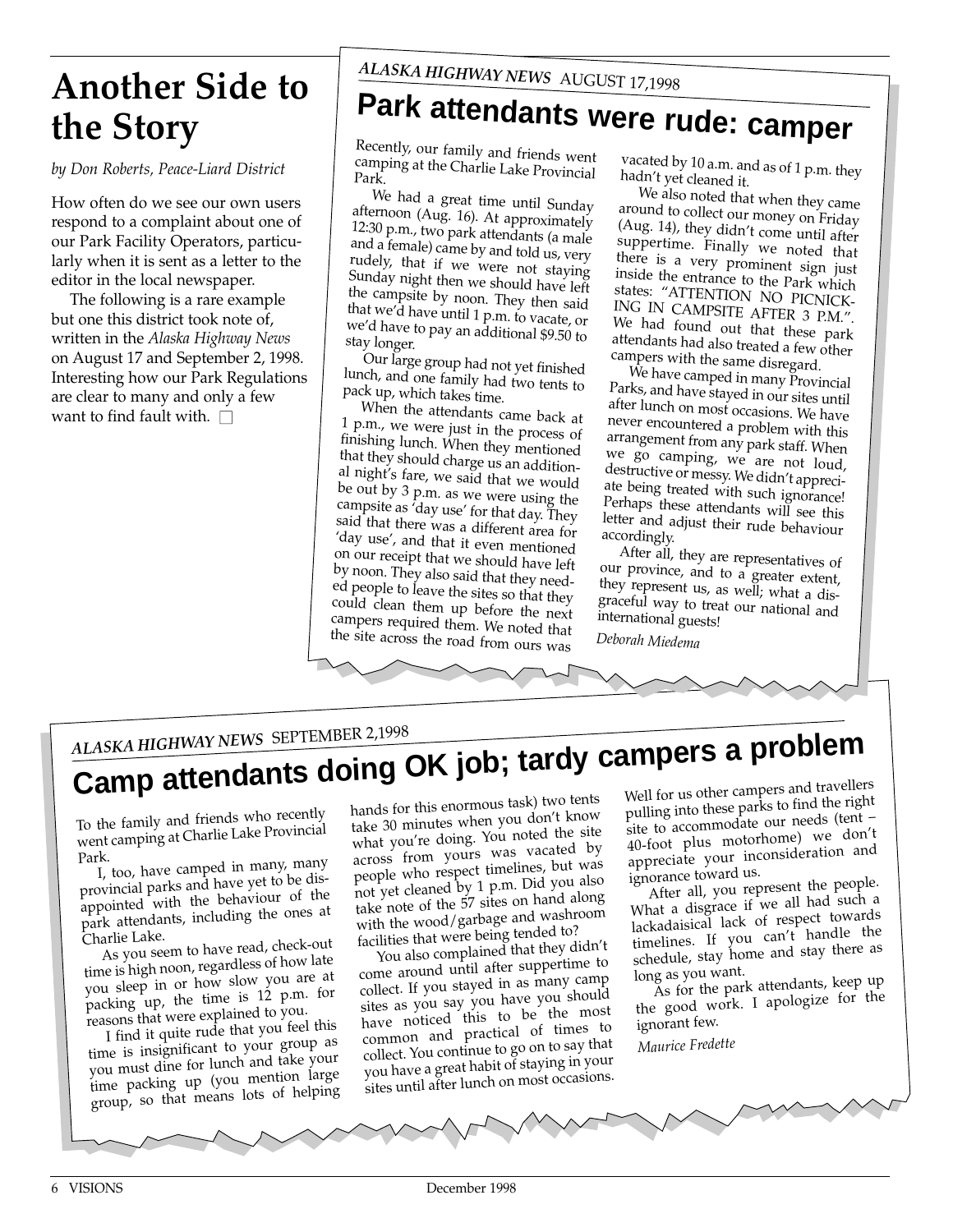### **Accountability for Performance in BC Parks**

### *by Donna Selbee, Victoria*

Since 1995, the Office of the Auditor General and Deputy Ministers' Council of British Columbia have been working closely on government's Accountability for Performance Initiative. The purpose of this initiative is to increase public information about governments' activities from that of primarily reporting on compliance with spending authorities, to providing the information the public most wants to know – what their governments intend to achieve and why, and what they have actually achieved and how. All ministries are working to improve the performance of their programs by incorporating these elements into their management systems.

Ministries are developing ways to communicate to the public what they intend to achieve and what they have actually accomplished. The Ministry of Environment, Lands and Parks has developed a Strategic Plan Framework which presents Ministry goals, key priorities, activities and performance measures related to these. Similarly, Parks Division has implemented a three-year business plan (1998/99 – 2000/01) to communicate our overall objectives and annual operational priorities.

In addition to communicating our objectives, it is important that we monitor the extent to which we are achieving these, and measure and report on both our successes and those areas requiring further improvement. Therefore, in conjunction with our objectives, agency-wide performance measures and targets are currently being developed. Some measures have been identified in the business plan, while others require further work to develop and finalize. These measures will be tracked over the years to ensure BC Parks is accountable for achieving its objectives, and similar to previous years, will be reported in the Ministry Annual Report.

Performance monitoring is also an important management tool. For example, tracking our performance measures will help establish trends. However, information from performance monitoring will not make decisions. Combined with the experience, training and judgement of managers and staff, it will build upon and supplement the information which we already have for decision-making purposes.

The government is committed to public accountability and using performance management as a key part of conducting its business. BC Parks' work on performance measures, in keeping with the Ministry's direction, reflects important progress to meet this commitment. Work in this area is challenging – performance measures should be simple, cost effective, and used as a tool for improvement.

If you have any questions or comments on accountability and performance management, please contact Sandra Sajko (250) 387-3979 or Donna Selbee (250) 387-4502 in Business, Research and Evaluation. We will continue to provide updates on this topic as work progresses.  $\square$ 



### **Rob Larocque Remembered**

*by Kirby Villeneuve, Strathcona District*

On Sunday, March 22, 1998 a rogue wave took the lives of two people offshore of Vargas Island Provincial Park on the west coast of Vancouver Island. All four occupants of a whale watching charter were thrown into the open water. They were all wearing floater suits, (good for about 20 minutes of immersion in these waters) the same type worn by our staff when we operate open vessels on the west coast.

The four people were: the guide and operator of the zodiac Rob Larocque, a man in his mid-twenties and resident of northern Vancouver Island; Kathleen Howes also from northern Vancouver Island; and a German couple. Unfortunately Rob and one of the Germans did not survive the two hours of immersion in the frigid waters.

The accident occurred on a fairly calm and sunny day with seven knot winds and two meter swells. The type of day most of us wouldn't think twice about heading out to visit our coastal marine parks. The group was returning from a perfect day of watching grey whales when the unexpected happened. While running in a following sea, two large waves hit them, the first of which was dealt with successfully. The second wave was much larger,

*(continued on page 8)* ▲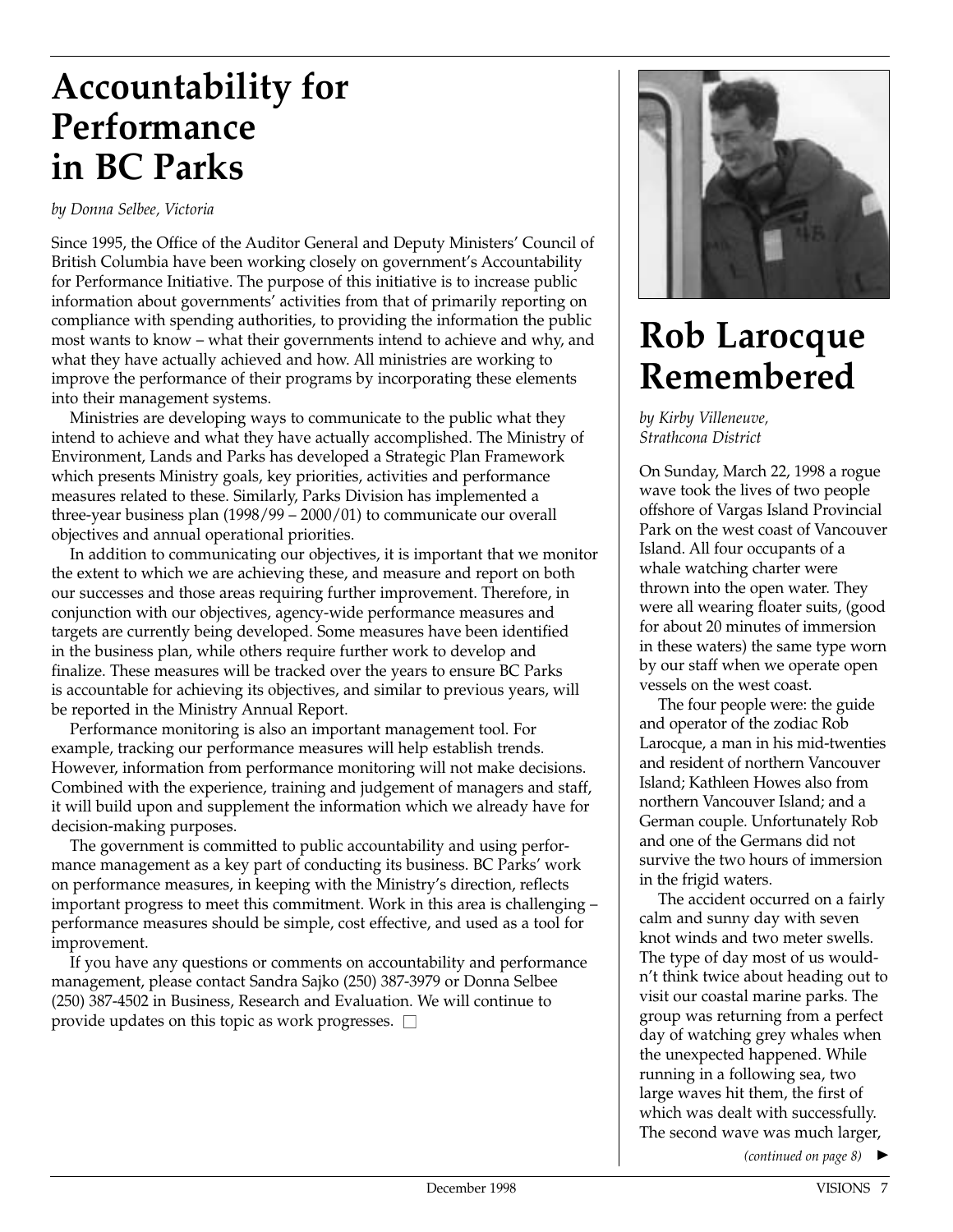*("Rob Larocque…" continued from page 7)* quartering the vessel and causing the operator and passengers to be hurled into the open ocean.

Rob was well known to many of us. He worked a number of years for a whale watching company in the renowned Robson Bight area and his level of comfort in coastal waters and good boat handling skills were well recognized. Last winter he was enrolled in an ecotourism course at the local college. Often during the spring he would visit me at our Port Hardy office, looking for maps and updates on our North Island Protected Areas.

I first met Rob in the winter of 1995 when I was working for Mt. Washington Resort. He came up to the ski area as a volunteer, assisting me with some snow study work. During that period Rob and I enjoyed a few days of backcountry skiing in the hills near Strathcona Park. Also that winter he was assisting our Black Creek office with a mapping project while getting some exposure to park management. This was all part of his practicum during his enrollment at Selkirk College.

The news of Rob's passing came as a great shock to other staff members and me. The accident occurred during a time when we were planning our summer patrols of the Protected Areas along the west coast. The only thing positive to come of this misfortune is the constant reminder that we must be prepared for the unexpected. One cannot simply walk away from a problem while operating in exposed waters. The importance of maintenance, pre-trip inspections, and especially regular well-being checks are paramount to our safety.

Rob's ambition was to be an entrepreneur in the eco-tourism sector. He was a vibrant and independent individual with an infectious sense of humour. Many people including myself will miss Rob and his boundless enthusiasm for outdoor recreation and beautiful settings. Good bye Rob, we'll miss you.  $\square$ 

### **Wells Gray's Wilderness Gateway Relay**

*by Dave Montgomery, Thompson River District*

It's a fun relay race if:

- $\Box$  It's so dark at the start you can't identify the competitors.
- $\Box$  You wonder what sort of masochist would do this for fun.
- $\square$  A mountain bike section requires big legs, big lungs and a small brain.
- $\Box$  You have a chance of being chased by a bear.
- $\Box$  Your race injuries are not really life threatening.



*Dave Montgomery of BC Parks crosses the finish line on his leg of the Wilderness Gateway Relay.*

Clearwater Lake at 6:00 a.m. is so dark that you can't see your own feet despite the fluorescent stripes of your \$150 Nikes. But 20 minutes later, the first "sportspersons" were off on leg one of the Wilderness Relay held in Wells Gray Park on September 19. Seven keen athletes – four runners and three mountain bikers – made up each of 16 teams, all dreaming of victory and the joy of humiliating the losers.

The seven sections led from Clearwater Lake back down a gravel road and along mainly type three trails (twisted ankles free – take as many as you like), to the relay point where the runner changed with a biker. The next leg, a big ring run 12 kilometres further down the road, climbed 150 metres to Helmcken Falls. Piece of cake, except that 90% of the elevation was in one hill. From the Falls, it was an easy run (only one 30 metre high hill near the end) to the ski Loppet trailhead. Here a biker took over for the next 18 kilometres. The ski trail is not much for elevation change but is quite brushy in parts. These brushy parts hide the occasional hole or rock. This is interesting because you can go pretty fast until the front wheel hits a hole or rock, stops instantly and then … From the end of the ski trail the road climbs for four kilometres which creates a great opportunity to establish a comfortable pedal rhythm (just ignore that "I'm going to have a heart attack in the next ten seconds" stuff) and cruise past lesser mortals who just can't climb. At the top of Green Mountain (at last) a runner takes over and jogs a wimpy eight kilometre downhill back to the Clearwater River. Some of this run is down steep, loose switchbacks that require some stabilizing moves such as head dabs and palm braces. Fortunately the gravel trail surface hides most of the blood. Staying on gravel for 20 kilometres, the next leg then climbs 15 minutes up an old skid road before entering four kilometre of tight single track through heavy forest. This is all downhill and dead easy. Just ignore the branches lunging for your eyes, or the rocks, logs and roots that leap out in front of your wheels. Being able to relax just before impact is a good plan here. The relay finished with a straightforward eight kilometres run, featuring almost level ground, pretty good lumpy gravel and only one train. Generally, a fun event.

At least I thought it was fun. I offered to do the Loppet section but I was passed over because I don't have big legs or big lungs. When I tried to get some interest at the Thompson River District office, they all were "busy" and moved away from me as I had some communicable disease or something. What's wrong with these people? Don't they know pain and self-abuse can be fun?  $\square$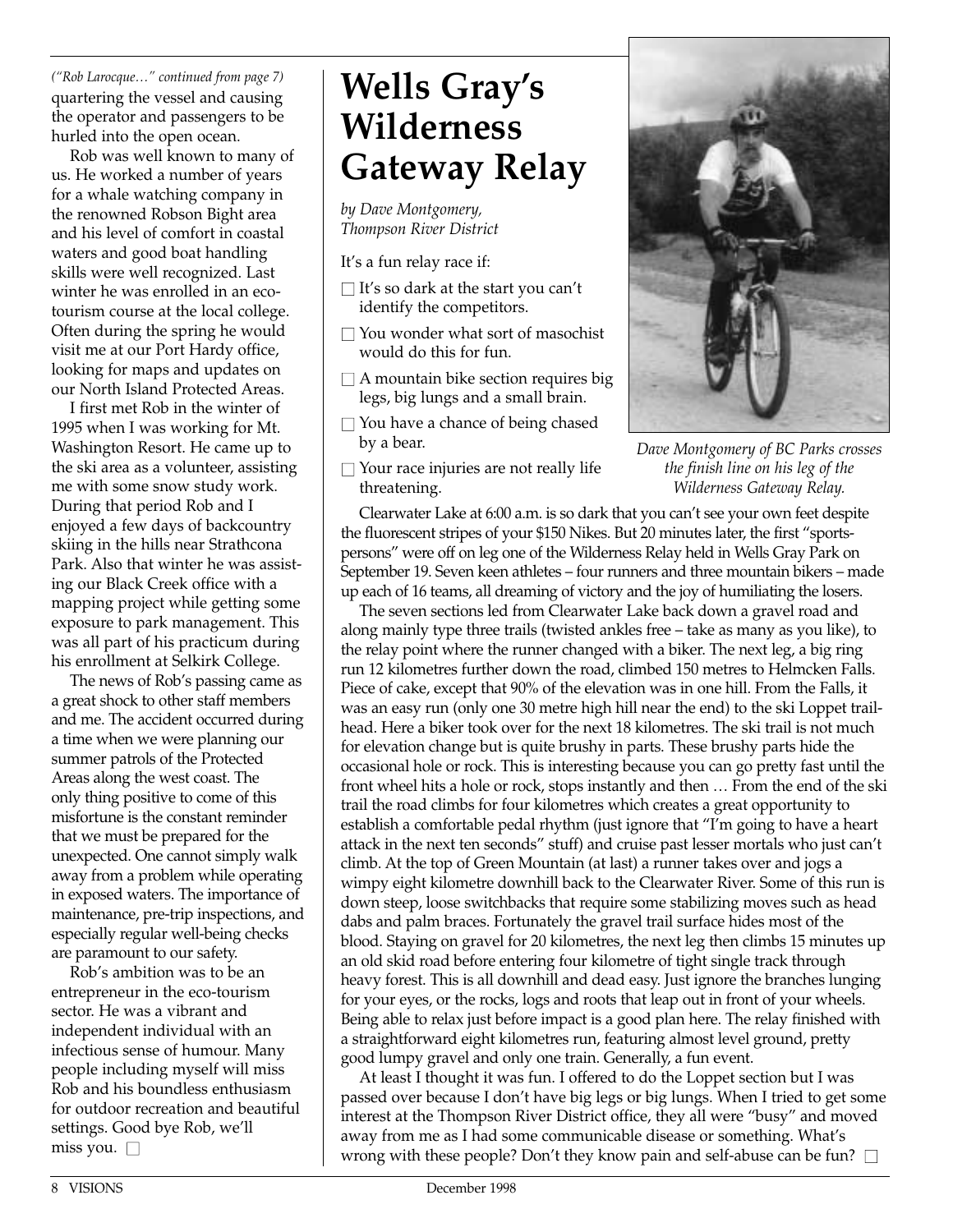### **Stewardship Research**

A master's thesis project, currently being undertaken by University of Victoria geography graduate student Joanna Kafarowski, examines the relationship between BC Parks and park stewardship groups. As the project is being undertaken under the auspices of the University of Victoria, the published thesis will be academic in tone. However, Kafarowski designed the project with the specific goal of creating a document that will be of practical assistance to BC Parks and park stewardship groups. Kafarowski chose her thesis topic primarily as a result of conducting earlier research into resourcing within the BC and Ontario provincial park systems.

During this research, she determined that while the park estate in British Columbia increases and government monies dedicated to BC Parks dwindle, critical pressures are exerted on the protection of natural committed park stewardship groups. These groups have an intimate knowledge of a particular park and may be a significant asset to the park agency.

The project is based on the assumptions that park stewardship groups exist in order to benefit parks on a long-term basis and that a positive working relationship between the park agency and the park stewardship group can and should have a favourable impact on a park.

Due to be completed by June 1999, the goal of the thesis is to develop a model defining an effective working relationship between BC Parks and park stewardship groups. In order to develop this model, obstacles that prevent the relationship from functioning at optimal efficiency will be identified and strategies for removing these obstacles will be devised. It is hoped that the model will facilitate the sharing of common experiences and allow both agency and stewardship groups to gain from

and contribute to the relationship in a more meaningful and positive manner.

In order to explore this question, Kafarowski has interviewed selected park officers as well as executive members of the majority of park stewardship groups across the province. Questionnaires have also been sent out to the membership of many stewardship groups. All BC Parks districts are involved in this project, although particular emphasis is being placed on the relationship between the Thompson River District and the Friends of Wells Gray Park.

Fieldwork was conducted in Kamloops, Clearwater and Wells Gray Provincial Park during this past summer with the generous assistance of the Friends of Wells Gray and BC Parks. All BC Parks staff and volunteer stewardship group members participating in the project have been unfailingly courteous and the co-operation of all participants has been greatly appreciated.

Upon publication, a copy of the completed thesis will be provided for the BC Parks Library in Victoria, the Thompson River District and the Friends of Wells Gray. A summary of findings will also be made available for all BC Parks district offices and participating park stewardship groups. For further information, please contact Joanna Kafarowski at (250) 478-0400 or email jkafarow@uvic.ca □

*NAME THE PROTECTED AREA: Answer (from page 3): Cathedral Provincial Park. A 'tor' is a geographical term meaning an isolated mass of rock, usually of granite, which has been subject to considerable weathering, and often assumes peculiar shapes.*

### **The Columbia Mountains Institute of Applied Ecology**

*by Roger Beardmore*

The Columbia Mountains Institute of Applied Ecology (CMI) is a nonprofit society established in 1996 to promote, facilitate and support cooperative interdisciplinary research centred on the Columbia River Basin of southeastern British Columbia. CMI seeks to collaborate, conduct research, and communicate knowledge on Columbia Mountain ecosystems to the public, educators and decision-makers. A volunteer Board of Directors manages the Institute. CMI's membership is comprised of government agencies, community agencies, academic institutions, private businesses, and members of the public.

CMI originally focussed on creating and increasing the network of people and agencies interested in conducting research and applying the results in land use and other decision-making processes. An annual researcher's workshop is held to provide a forum for exchange of ideas and information related to ongoing or planned research activities. Theme workshops and courses on topics such as climate change, DNA techniques and applications, and environmental impact of transportation corridors, are held to integrate ideas and promote balanced solutions to environmental, economic, and social issues that can benefit from the application of ecological research and communications. CMI is now attempting to communicate more widely with interest groups and the public – especially youth. A

 $(continued on page 10)$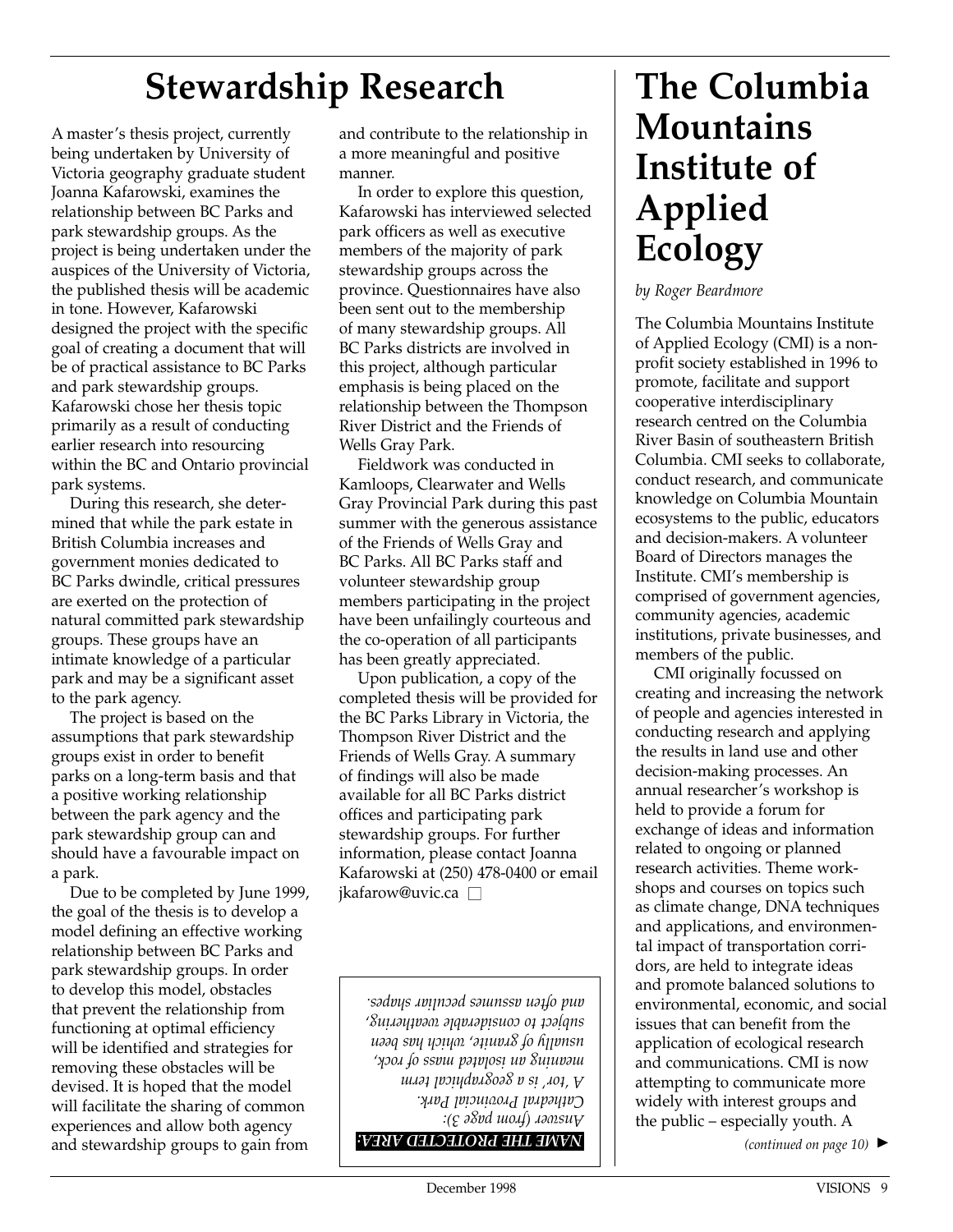*("The Columbia…" continued from page 9)* speaker's program creates an opportunity for the public to hear the latest information from renowned experts on a wide variety of research topics such as grizzly bears, glaciers, forest-dwelling bats, caribou, wolverine, and aquatic life.

CMI produces a newsletter twice a year, and provides a web-site with all the latest news and information for those on the internet. The Institute has its headquarters in Revelstoke, but is attempting to broaden its activities and increase its awareness in communities around the basin. Membership is encouraged from any individual, agency or institution with an interest in applied ecology and sustainable living. It's easy to become a member and it's a great way to join a growing network of people want to make a contribution and create a legacy for the future through the application and communication of ecological research.

If you want more information, please call (250) 837-9311, send us an e-mail at cmi@junction.net, or check out our web-site at www.cmiae.org  $\Box$ 

### **Caption Contest!**



**Send in your caption for this photo of Park Management Committee's (PMC) Halloween Budget Discussion with 'Greg Koyl', Assistant Deputy Minister of Corporate Services Division.**

First Prize is a T-shirt printed with the photo and winning caption!

Entries can be mailed to: Caption Contest, Visions, BC Parks, PO Box 9398, Stn Prov Govt, Victoria, BC V8W 9M9 or e-mailed to: parkinfo@prkvctoria.elp.gov.bc.ca Put 'Caption Contest' in the subject line.

**Deadline for entries is January 1, 1999.**

## **Sliding Into BC Parks**

*by Kirstin French, E-Team Intern, Garibaldi/Sunshine Coast District*

What better way to spend the summer than working for BC Parks? I'm sure many people have had that thought. Hi, my name is Kirstin and I am one of the lucky few who actually got to spend my summer as a BC Parks employee. In June I was hired through the Environment Youth Program as an Extension Intern at the Garibaldi/Sunshine Coast District Office. My main project as an Extension Intern was to create a slide inventory. My objectives were to organize the existing slide collection, downsize that collection, and develop a computer inventory of the collection.

In addition to my main project, I was given the opportunity to learn more about the parks in the

Garibaldi/Sunshine Coast District through a variety of field trips. One of these trips included a day in the proposed Spipyus Provincial Park, learning about marbled murrelets and their need to live in old growth forests near the ocean. Another awesome trip that I took part in was up Bute Inlet to see the Homathko Estuary, which was recently designated as a new park. Traveling up the Sunshine Coast enabled me to see many of the parks that I had encountered through a slide projector, and at the same time gave me the opportunity to learn about the complexity of managing our parks system by spending a few days working with parks staff. When I wasn't out enjoying the

parks I was in the office working on my slide project. I began by going through the existing collection of about 7000 slides and picking out the best 3000. With a more selective, manageable collection, I then developed a method of keeping them organized. My next step was to create a computer inventory. I chose to use Microsoft Access to store the computer database, following the example of a slide inventory created for the Thompson River District. Because I had no experience with Access I found this part of the project quite challenging. I spent a few days reading a manual, using help files, watching tutorial videos, and pestering our Planning Officer, an

*(continued on page 11)* ▲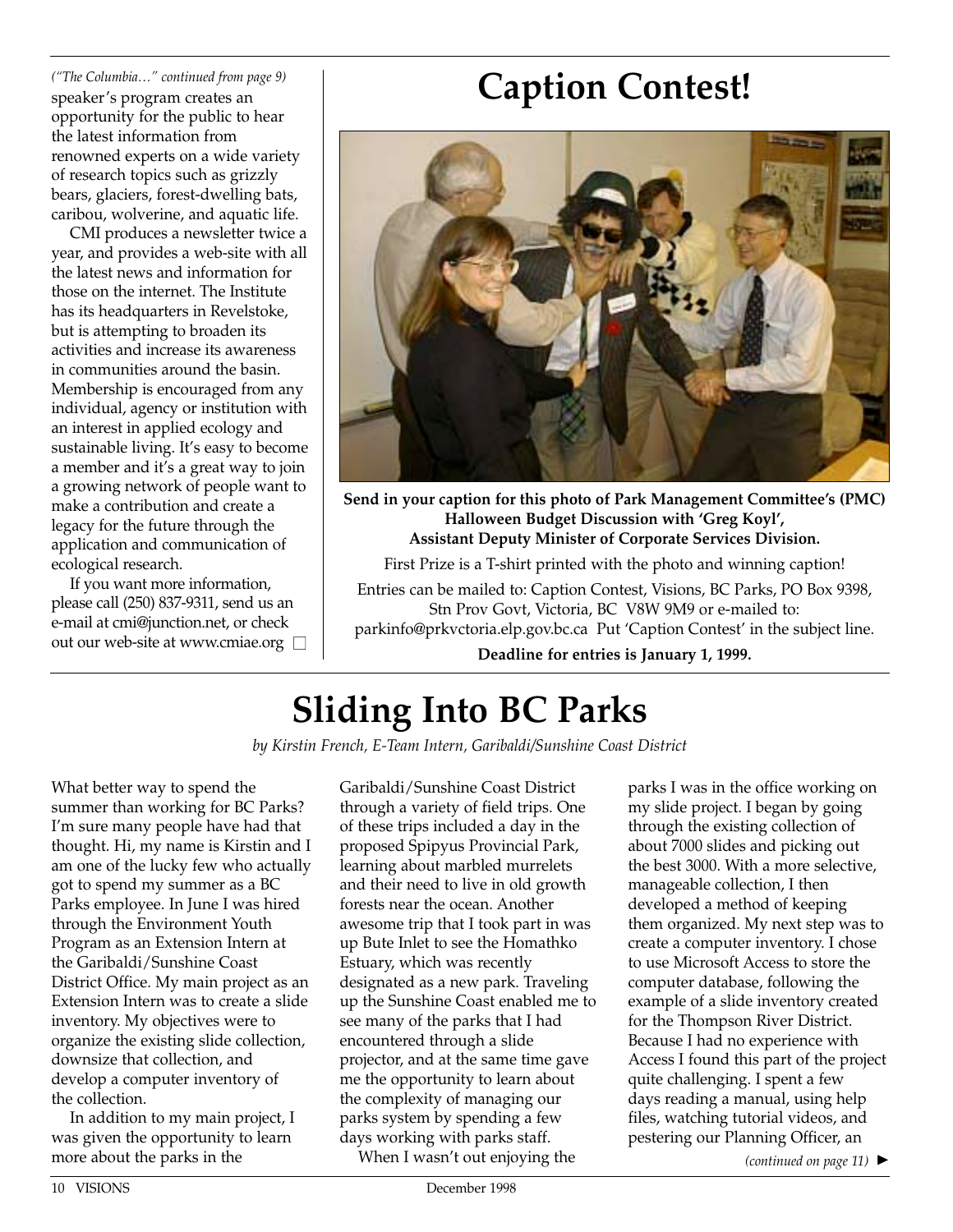*("Sliding…" continued from page 10)* experience Access user. By doing these things I taught myself to use Access very effectively. By applying the techniques that I had learned I created a well organized inventory that enables the user to do searches, make queries, add new data, edit data, and delete old data in a very user friendly manner.

It was great while it lasted, but now the summer is over and once again I am unemployed. I'm sure that many of the slide collections around the province are in the same state of disarray that ours was at the beginning of the summer. So if you're looking for the right person to whip your slide collection into shape, give me a call at (604) 898-4811. Thanks to BC Parks and the Environment Youth Program for a summer of extensive learning, great experiences and fun!  $\square$ 

### **Little Andrews Bay – Celebration 1998**

*by Karla Stroet, E-Team Intern, Skeena District*

The site transfer of Andrews Bay Provincial Park to its new location at Little Andrews Bay Marine Provincial Park was finally complete with an opening celebration on Saturday, August 8, 1998. Although the old site at Andrews Bay provided a boat launch and limited camping facilities, high annual costs for maintaining the dock and boat launch made it a less than ideal site. However, the new site at Little Andrews Bay includes eight new, private campsites, a twelve-sided information kiosk, and a new boat launch and dock sheltered by the bay. In addition, Little Andrews Bay

Park provides protection for Andrews Creek, one of several important spawning streams in the Ootsa Lake reservoir.

The relocation and development of Little Andrews Bay Marine Provincial Park would not have been possible without the generosity and support of the following agencies, corporate sponsors, and their staff: Alcan, BC Forest Service (Morice and Lakes Districts), Cheslatta Carrier Nation Resource Corp., Environment Youth Team (Skeena District), Forest Renewal BC, Fraser Lake Sawmills, Houston Forest Products, and NAASA Logging. In addition to these corporate sponsors, many volunteers and park staff worked long hours to complete the project. Thank you to all those involved on the completion of this transfer of site and the celebration on August 8.

The festivities at the celebration included a walking tour of the new campsite, information kiosk, and boat launch, a free barbecue for the public and invitees, informal speeches highlighted by a ribbon-cutting ceremony, and boat tours of the bay provided by the BC Parks'

Tweedsmuir Rangers. Approximately sixty people enjoyed the celebration, including BC Parks' staff, members of the community, the local media, members of the Houston council, the mayors from Burns Lake and Vanderhoof, representatives from the Morice and Lakes Forest Districts, and several people from local industries. The overall response to the event by the public was very positive, and many of the people who had used the old site were enthusiastic about the new boat launch and the new campsites.

Speeches were made by Bill Brinnen of Waterworld Management Services Ltd., Darryl McDunna of Alcan, and Barbara Gail, a representative of the area MP, Dick Harris. The local MLA, Bill Goodacre, made a speech on behalf of the Minister and he cut the ribbon. Ken Zimmer, the Extension Officer for BC Parks, Skeena District, was the master of ceremonies. The event was a great representation of the community, government, and industry coming together to celebrate and support the conservation and recreation values of BC Parks.  $\square$ 



*Little Andrews Bay Marine Park opening celebrations.*